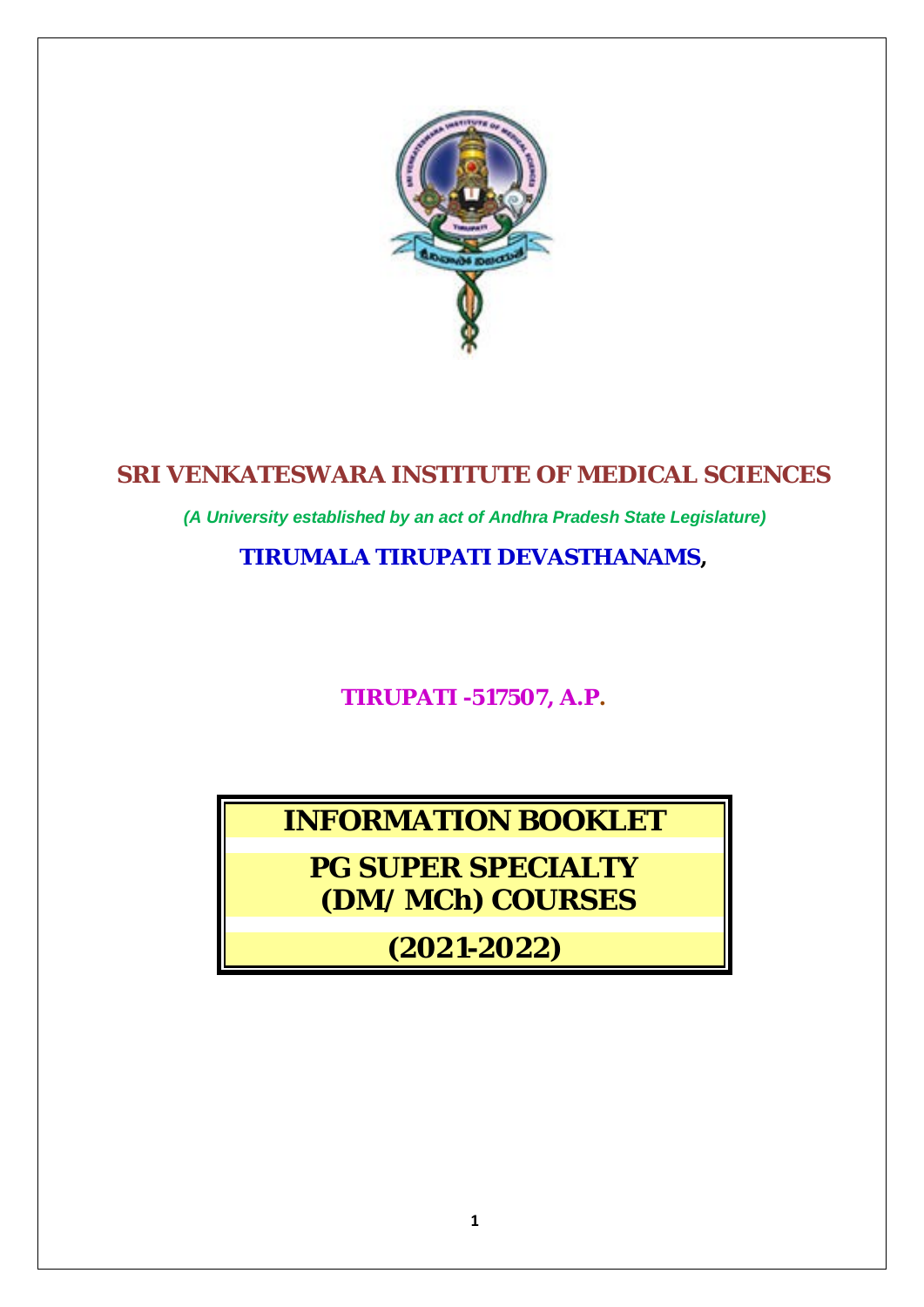# **SRI VENKATESWARA INSTITUTE OF MEDICAL SCIENCES (SVIMS) PG SUPER SPECIALITY ADMISSIONS (2021-22)**

# **1. INSTITUTION IN BRIEF:**

Sri Venkateswara Institute of Medical Sciences (SVIMS), Tirupati, a multi super specialty hospital with 1052 beds, was established in 1993 by TTD and later declared as State University by Govt. of AP through Andhra Pradesh state legislature (act no. 12 of 1995). The counselling for admission into UG, PG & Super specialty courses offered by SVIMS is done through Dr NTRUHS, Vijayawada and MCC, DGHS, Govt. of India. The tuition fee, training, rules and regulations, stipend, bonds, honorarium during compulsory service etc., will be applicable as per SVIMS norms for PG courses. Those who are opting for admission for the seats at SVIMS, Tirupati have to fulfil the requirements of SVIMS apart from Dr NTRUHS/ MCC, DGHS, Govt. of India. For further details visit SVIMS website [https://svimstpt.ap.nic.in](https://svimstpt.ap.nic.in/) (or) mail your request to [svimspget@gmail.com](mailto:svimspget@gmail.com) (or) Contact: 0877-2287777, Extn.: 2202, 2489 & 2267.

# **2. AVAILABILITY OF PG SEATS (DM/MCh) AT SVIMS, TIRUPATI – SPECIALTY WISE**

| SI. | <b>Name of the course</b>              | <b>No. of Seats</b> |
|-----|----------------------------------------|---------------------|
| No. |                                        | <b>available</b>    |
|     | <b>DM</b> - Cardiology                 |                     |
| 2.  | <b>DM</b> - Endocrinology              | 2                   |
| 3.  | <b>DM</b> - Medical Oncology           | $\overline{2}$      |
| 4.  | <b>DM-Nephrology</b>                   |                     |
| 5.  | <b>DM</b> - Neurology                  | 3                   |
| 6.  | MCh - Cardio thoracic surgery          |                     |
| 7.  | <b>MCh</b> - Neurosurgery              | 3                   |
| 8.  | MCh - Surgical Gastroenterology        |                     |
| 9.  | MCh - Surgical oncology                | $\overline{2}$      |
| 10. | MCh - Genito-Urinary Surgery (Urology) |                     |
|     | <b>Total</b>                           | 32                  |

# **3. RULES & REGULATIONS**

**i)** The courses are full time courses. The candidate shall be full time resident. No postgraduate is allowed to do any private practice or consultation and shall not accept any part time employment in any state or central or Quasi Government or private organizations during the period of Post Graduate study. If any student violates this rule, appropriate action will be taken.

# **ii) FEES:**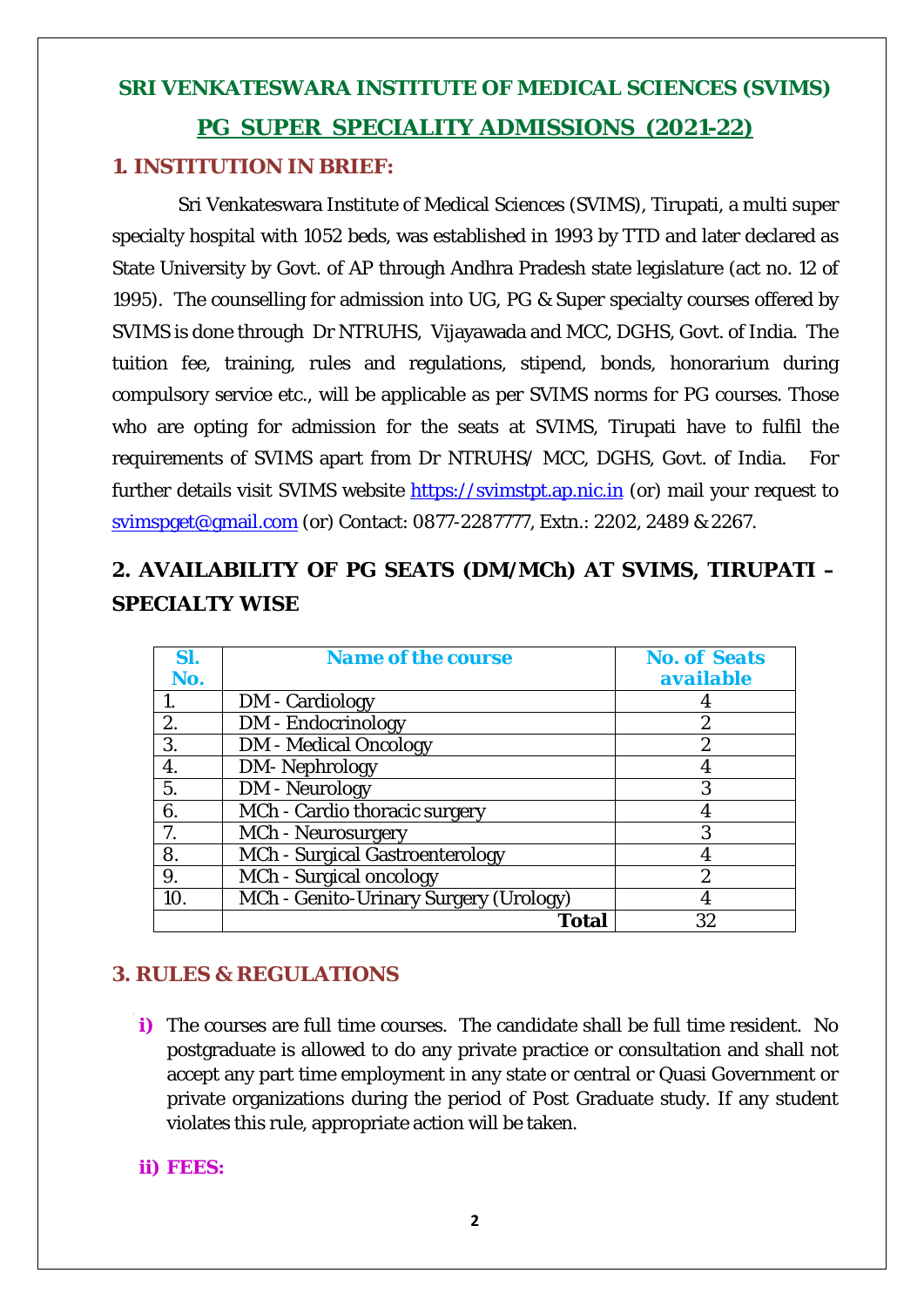1. The Selected candidate has to pay the following fees.

| S. No                               | <b>Fee particulars</b>                     | <b>Amount Rs.</b>   |  |  |  |
|-------------------------------------|--------------------------------------------|---------------------|--|--|--|
| <b>University Fee</b>               | 23,600/-                                   |                     |  |  |  |
| <b>Tuition fee &amp; Other fees</b> |                                            |                     |  |  |  |
| 01.                                 | Tuition fee per annum                      | 1,20,000/           |  |  |  |
| 02.                                 | Library fee per annum                      | $5,000/-$           |  |  |  |
| 03.                                 | Registration fee (one time)                | $1,000/-$           |  |  |  |
| 04.                                 | Sports & Cultural Activities fee per annum | $1,000/-$           |  |  |  |
| 05.                                 | Medical expenses fee per annum             | $5,000/-$           |  |  |  |
|                                     | $1,32,000/$ -                              |                     |  |  |  |
| <b>Caution Deposit (Refundable)</b> |                                            | $10,000/-$<br>∗     |  |  |  |
| <b>Hostel Deposit (Refundable)</b>  |                                            | $5,000/-$<br>$\ast$ |  |  |  |
| Hostel Corpus fund (Non-refundable) |                                            | $5,000/-$           |  |  |  |

\* *The caution deposit is to be paid at the time of joining and hostel deposit and corpus funds are to be paid to Hostel authorities.*

- 3**.** At the time of reporting for admission, the candidate has to pay
	- a) Rs. 23,600/- towards University fee by way of DD .
	- b) Rs.13,200/- (10% of tuition fee & other fee)which is non refundable, by way of DD.
	- c) Balance fees of Rs.1,18,800/- by way of another DD.
	- d) The demand drafts shall be drawn in favour of, **"The Director, SVIMS, Tirupati"**, payable at Tirupati. The DDs shall be drawn on or after commencement of admission schedule.

In case, the candidate wants to slide to other college, the amount paid under (b) will not be refunded, the rest of the fees will be returned.

### **iii) Hostel Accommodation:**

i. Shared accommodation will be provided to the candidates on deduction of HRA as per rules of the institute subject to availability. They will have to necessarily stay in the accommodation.

ii. The students are required to vacate the hostel accommodation within seven days of the completion of their course failing which Rs. 100/- and Rs. 200/- per day will be levied for bachelor and married hosteller respectively as penal rent for unauthorized occupancy of hostel accommodation. Under such circumstances, the room will be vacated/evicted by the hostel authority/security staff during the unauthorized stay.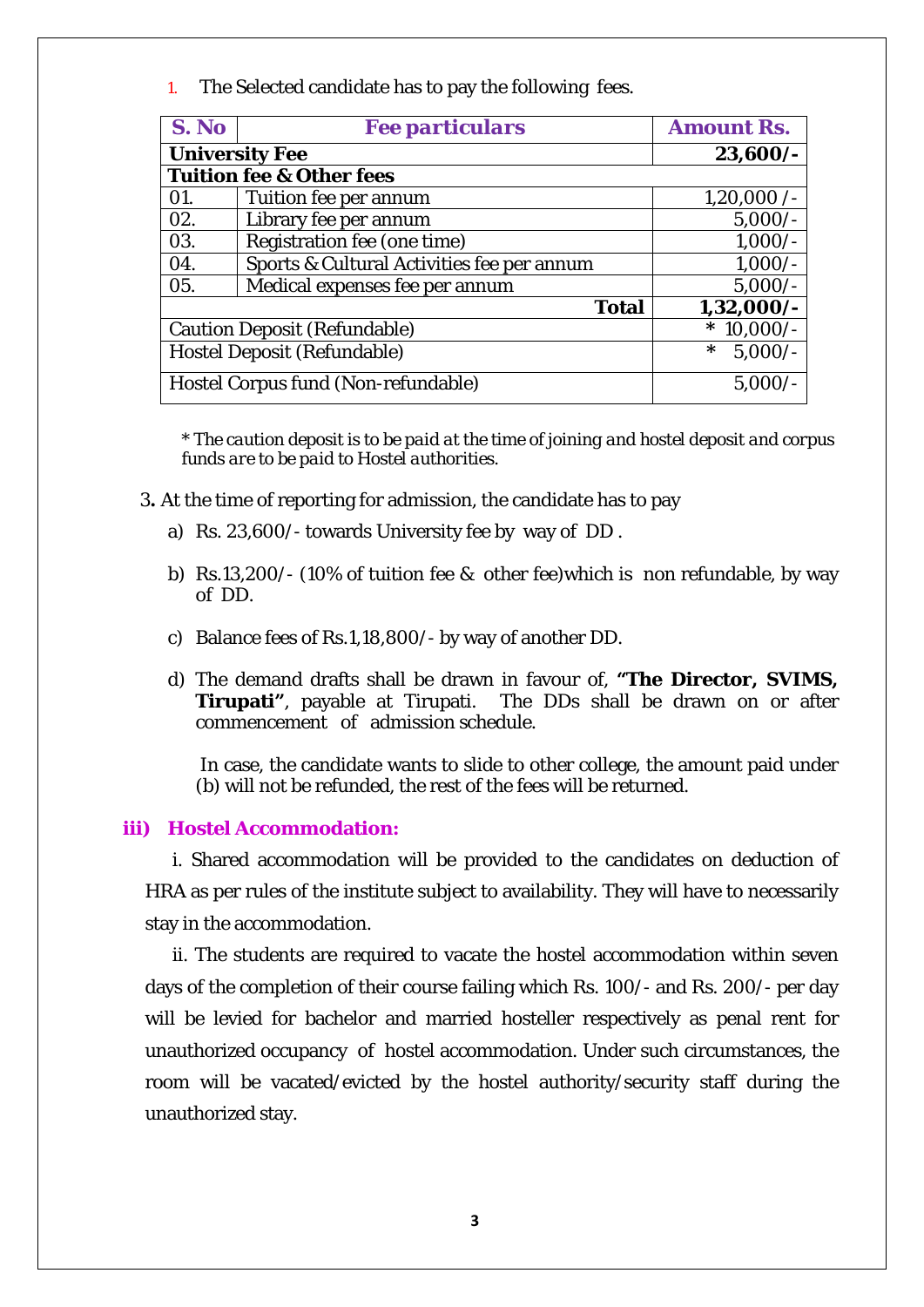iii. The students will be responsible for proper upkeep of the furniture and other fixtures of the room. In case of damage/loss, a penalty would be imposed as assessed by the wardens of the hostels.

iv. No electrical/civil alternation in the room is allowed.

 v. Use of air conditioner /heaters and other electrical appliances consuming high electrical energy is not permitted in the hostel.

vi. Hostel facility is available for the candidates who satisfy the following:

 vi. The mess charges shall be borne by the students apart from the hostel establishment charges as applicable.

# **iv) Stipend:**

Monthly stipend as per SVIMS rules shall be paid to the candidate admitted to the course for the period not exceeding 36 months, taking their monthly attendance into consideration. At present they are being paid monthly stipend of Rs.96,680/-, 99,400/ and 1,02,256/- respectively during I, II and III year course of study.

**Note:** *In-service candidates who are on lien will not be paid stipend.*

### **v) Resident's Manual :**

After admission, each Postgraduate Resident will be issued a copy of the Resident's manual. The manual consists of the duties, responsibilities, attendance, leave, academics, thesis writing and other guidelines to be followed during the training period. A copy of the resident's manual for the year 2020 is available for reference in the institute website: [http://www.svimstpt.ap.nic.in](http://www.svimstpt.ap.nic.in/) under admissions tab. **vi) Log Book:** 

The candidate shall maintain a log book. There shall be entry of various special investigations done, procedures, operations performed etc., by the candidate during the study period certified by the head of the department. The Log book shall be submitted to the examiners at the time of practical and viva voce.

#### **vii) Duties and responsibilities:**

Duties and responsibilities of students joining PG (DM/MCh) medical courses shall be fixed by the Institute from time to time. They will be required to pursue such works that may be needed in the legitimate interest of the patient care in the hospital. The service of the post graduate resident may be terminated without any prior notice by the Director-cum-Vice Chancellor on the following grounds:

- 1. If SVIMS is satisfied on medical evidence that the resident is unfit and is likely to remain so for a considerable period, for reasons of ill health and unable to discharge his / her duties. The decision of the Director-cum-VC, whether the Resident is unfit and is likely to continue to remain unfit, shall be conclusive and binding on him / her.
- 2. If the resident is found to be guilty of insubordination, interference with the patient care/university administration or misconduct.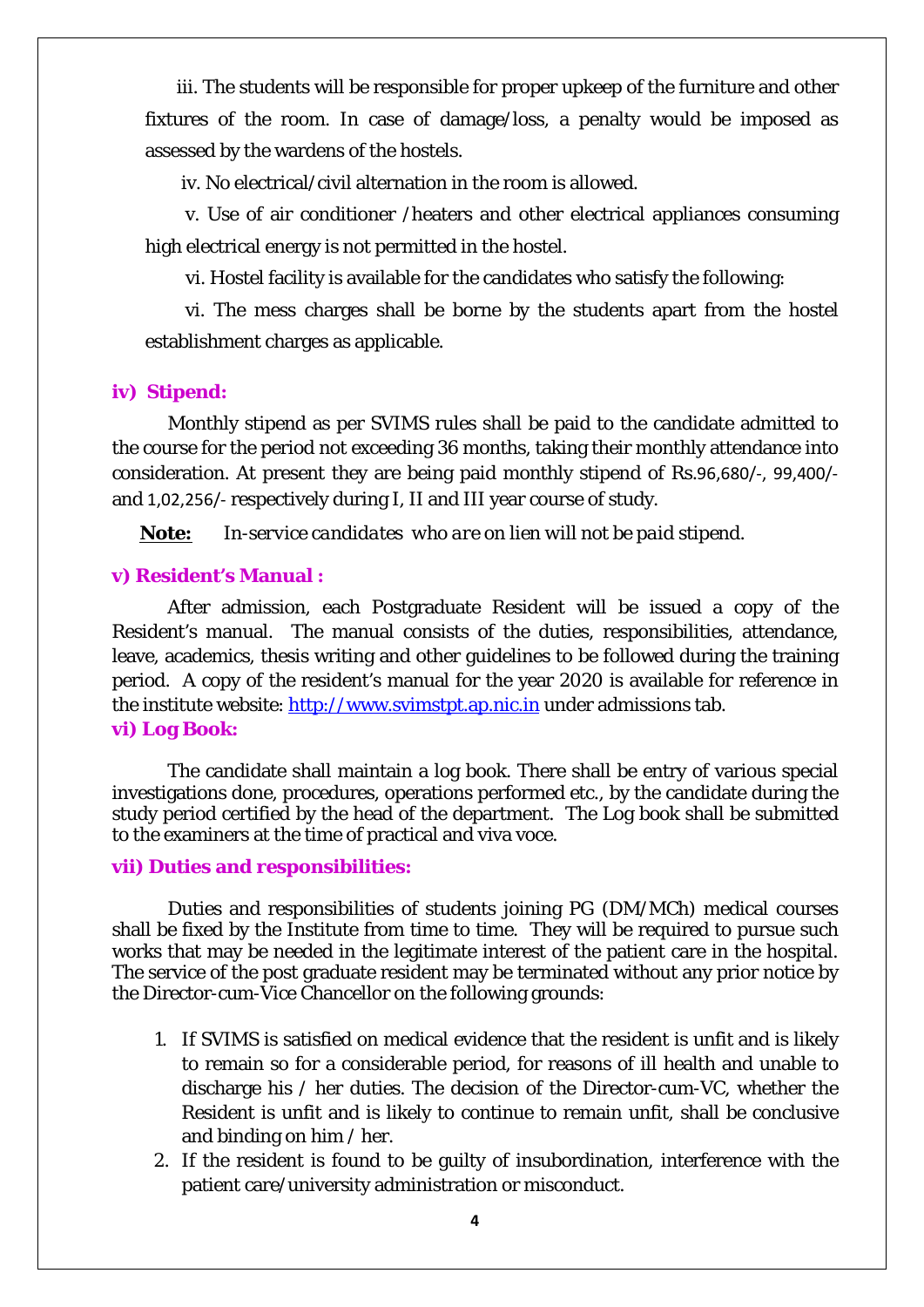- 3. If any resident is absent continuously for more than 30 days without any intimation to the office, course completion certificate will not be issued and deemed penalty will be levied.
- 4. If the certificates submitted by him/ her at the time of joining the course are found to be not genuine by competent authority at any time during or after the course his / her Degree is liable to be cancelled.

**viii)** The Performance of the candidates joining the course will be evaluated periodically by a committee constituted for the purpose and in case of unsatisfactory performance, the Institute has the right to take appropriate action to extend the period of training or detain the candidate and make him/her ineligible for appearing for final examination including the removal of the name of the candidate from the rolls of the institute.

#### **ix) Library:**

There is a well established separate library building in 45,000 sq.ft. available in SVIMS Campus with good collection of (11670) books with subscription for 148 print journals (79 foreign and 69 Indian ). The library has back volume journal collection of 6865 dating back to 1993. The Library is well equipped with modern facilities such as elearning to access internet and web resources including online journals and e-books. All library services are being automated on modern line by adopting KOHA Library Automation Software. The computerization of collections is under process which will be accessible through OPAC. There is a computer lab consists of 25 nodes to access eresources for library users on free of cost. The main thrust of the library continues to be improvement, of quality of services and facilities, achieving high degree of user satisfaction and modernization of its activities and operations. It has Scanning and Photocopying facilities for library users. The Library is kept open for 363 days in a year except Jan  $26<sup>th</sup>$  and Aug  $15<sup>th</sup>$  and functions 16 hours a day i.e. 8 a.m. to 10 p.m. (midnight). During festivals, holidays and Sundays, it works from 10 a.m. to 5 p.m.

### **x) Warning:**

In case any candidate is found to have supplied false information or certificate or is found to have withheld or concealed certain information, he/she shall be debarred from continuing the course and shall face such appropriate action initiated against him/her by the Institute and his/her name will be referred to NMC.

#### **xi) Discipline:**

The students shall maintain strict discipline during the period of study/training program in terms of conduct rules of the institute. The candidates shall not resort to any strikes during the period of their study. The students shall not criticize the policies of the Institute either before the print or electronic media or anywhere which amounts to dereliction of duties. Their grievances (if any) may be submitted to the Dean through proper channel. They are not permitted to approach the legal authorities/ NMC/Govt. without prior permission by the institution. In case of violation of the conduct rules, the admission of the candidate is liable for cancellation apart from invoking the terms and conditions of the bond.

#### **xii) Ragging:**

Ragging is prohibited in the Educational Institutions in the State of Andhra Pradesh, vide.Act.No.26 of 1997, dated 21-08-1997 & amendments made from time to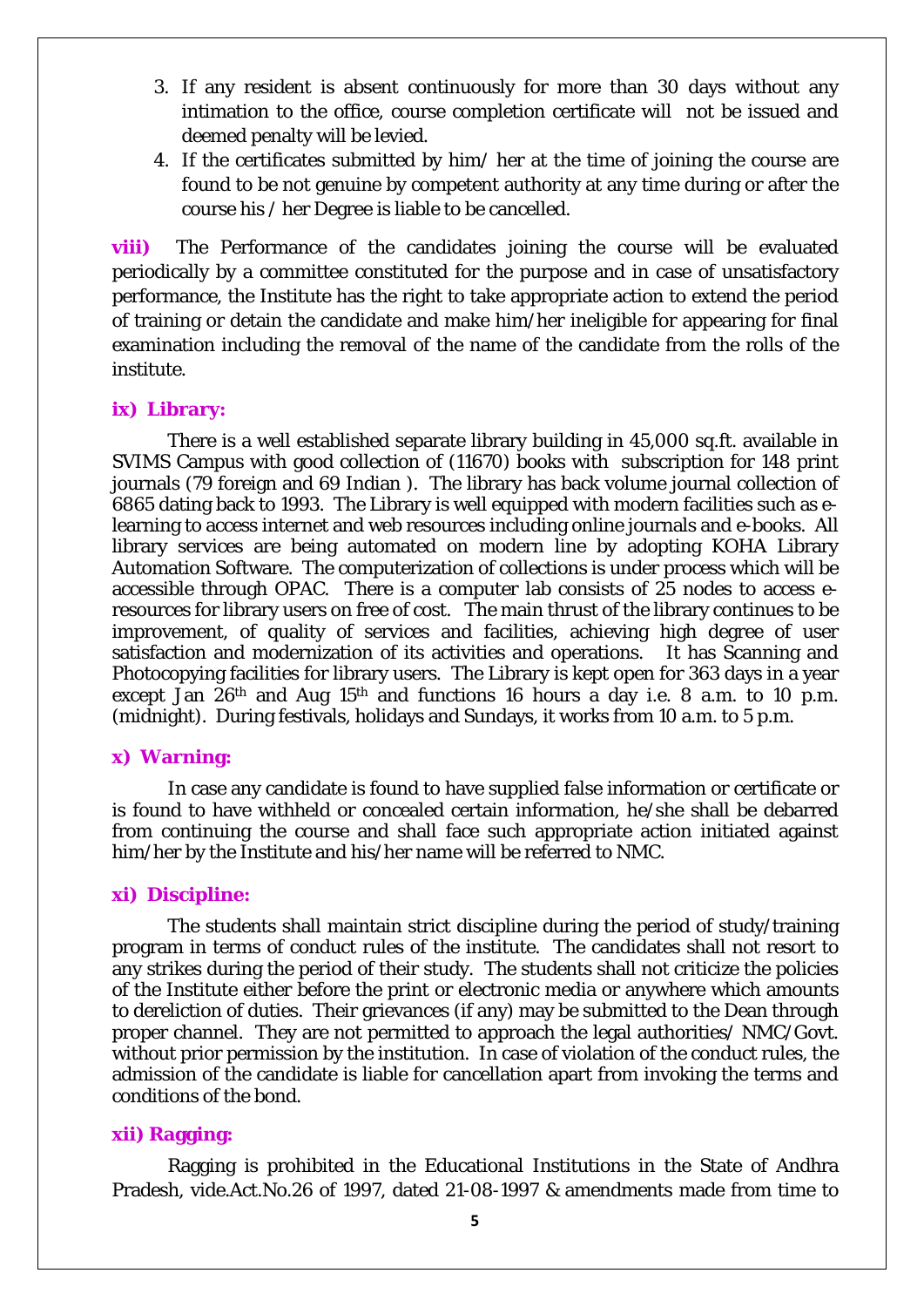time and NMC/Medical Council of India (Prevention and Prohibition of Ragging in Medical Colleges/ Institutions) Regulations, 2009 issued vide notification dated 03-08- 2009.

If any incident of ragging comes to the notice of the authority, the student concerned shall be given liberty to explain and if his/her explanation is not found satisfactory, the authority would expel him/ her from the Institution and the information will be forwarded to NMC/ Medical Council of India for taking necessary action.

After admission, each candidate has to submit an affidavit duly signed by self and parent /guardian. The affidavit is available in the website [www.amanmovement.org.](http://www.amanmovement.org/)

**xiii)** The rules are subject to change in accordance with the institute's policy taken from time to time.

### **xiv) Powers of Dean:**

Notwithstanding anything contained therein, the Dean, SVIMS may at any time before completion of the course either on his/her own motion or on the application of any person after due and proper enquiry and after giving the person two weeks time from the date of receipt of the show cause notice to submit the written explanation and on personal hearing, order the cancellation of admission to the course, if in his/her opinion such candidate had furnished incorrect particulars/false information or in the certificates or in the statement made either before the Dean or any other manner. Against any such order of the Dean, the appeal shall lie with the Director-cum-VC, SVIMS, Tirupati.

# **xv) Bonds:**

The selected candidates have to execute two Notarised Indemnity bonds. The proforma of the Indemnity Bonds are available at **Appendix-I**, which are to be submitted on or before the date of commencement of the course and receive the admission order.

**Bond-I :** The candidate shall execute the Indemnity Bond – I on a stamp paper (non-judicial) of Rs.100/- value, stating that, in the event of the candidate discontinuing the studies at any time during the course, he/she shall be bound to pay a sum of Rs.10,00,000/- (Rupees Ten lakhs only) + GST as applicable along with the full stipend amount received by him/her back to the Institute.

**Bond-II :** The candidate shall also execute the Indemnity Bond – II, that in the event of not willing to do the compulsory service the post and pay offered by the institute after successful completion of the course for a period of one year, he/she shall be bound to pay a sum of Rs.20,00,000/- (Rupees Twenty lakhs only) + GST as applicable.

The bonds requires Two Sureties from Gazetted officers of State/Central Govt.

# **xvi) Compulsory Service:**

As per G.O.RT. No. 144 HM&FW (C1) Dept. dated 20-04-2018 all the post graduates joined in SVIMS have to do compulsory service for a period of one year after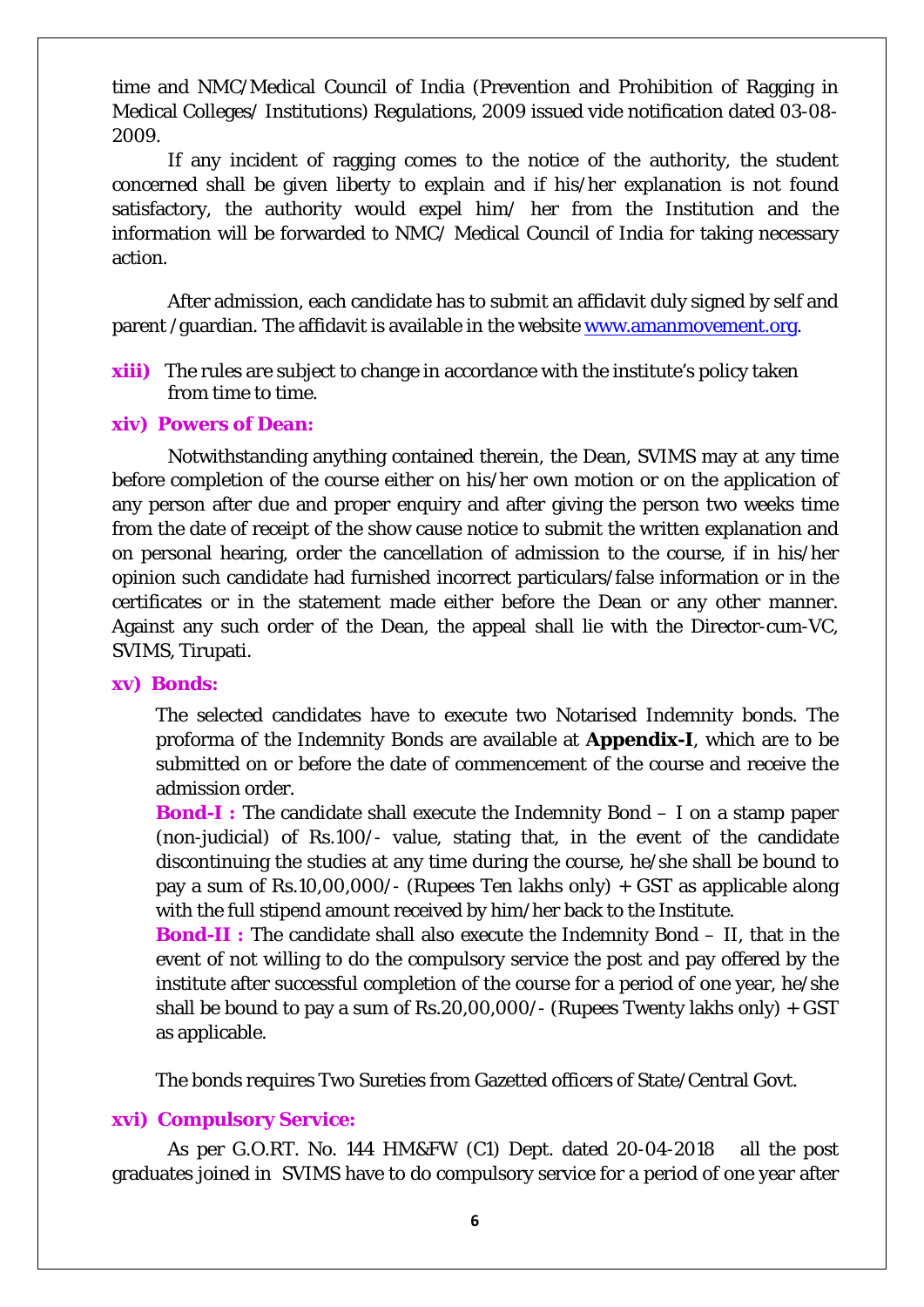successful completion of the course immediately. The in-service candidates are exempted from compulsory service. During their service, they will be paid honorarium.

In the event of not willing to do compulsory service after successful completion of the course, he/she shall be bound to pay a sum of Rs.20,00,000/- (Rupees Twenty lakhs only)+ GST as mentioned under BONDS. Unnecessary delay in joining without any valid reason will lead to execution of bond and withhold of degree certificate.

The compulsory service to be completed within 18 months from the date of course completion.

**xvii)** Andhra Pradesh Medical Council registration is to be done within 30 days from the date of admission. Without registration the residents can't attend to patients.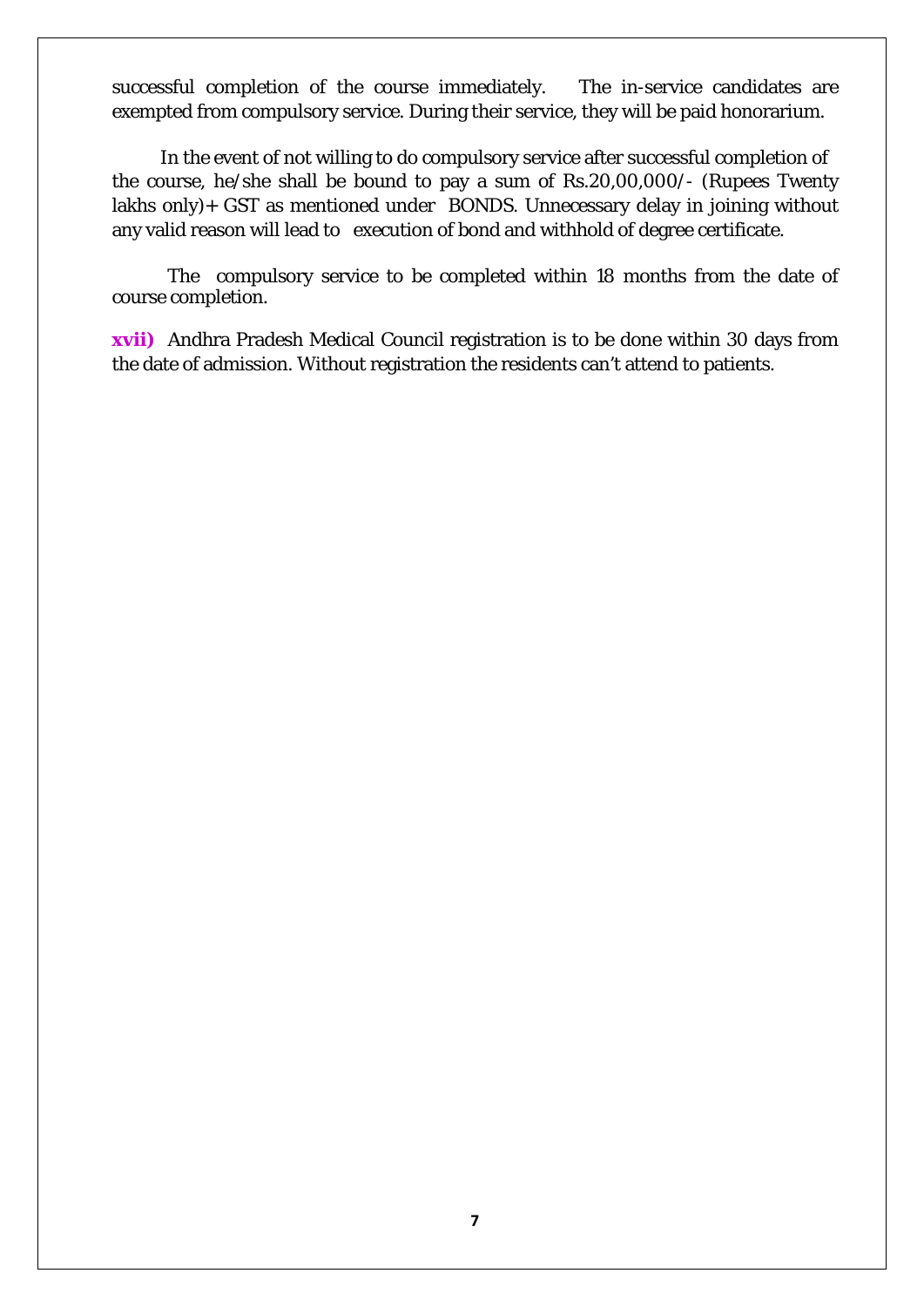# **List of documents to be submitted at the time of Admission**

# **(All Originals and one set of photo copies)**

- 1. Provisional allotment order issued by MCC, DGHS for AIQ category.
- 2. NEET PG 2021 Admit card
- 3. NEET PG 2021 Rank card
- 4. 10th class /SSC Marks certificate
- 5. Intermediate (+2) certificate
- 6. MBBS and PG degree certificates
- 7. MBBS and PG consolidated marks memos
- 8. Certificate of Internship
- 9. MBBS and PG Medical Council Registration Certificate
- 10. Transfer / Migration certificate of MBBS and PG Degree
- 11. MBBS and PG Study & Conduct certificates
- 12. Integrated permanent community certificate for SC/ST/BC categories.
- 13. Photocopy of Aadhar card
- 14. Photocopy of PAN card
- 15. Fees as mentioned under clause 3 (ii)
- 16. Anti Ragging affidavit signed by both student and parent (*Information on affidavit on anti-ragging: website address for online submission* [www.amanmovement.org](http://www.amanmovement.org/) *to be submitted on 1st May 2022*)
- 17. Indemnity Bond-I & II (*to be submitted at the time of admission without fail*)
- 18. Passport size photos 03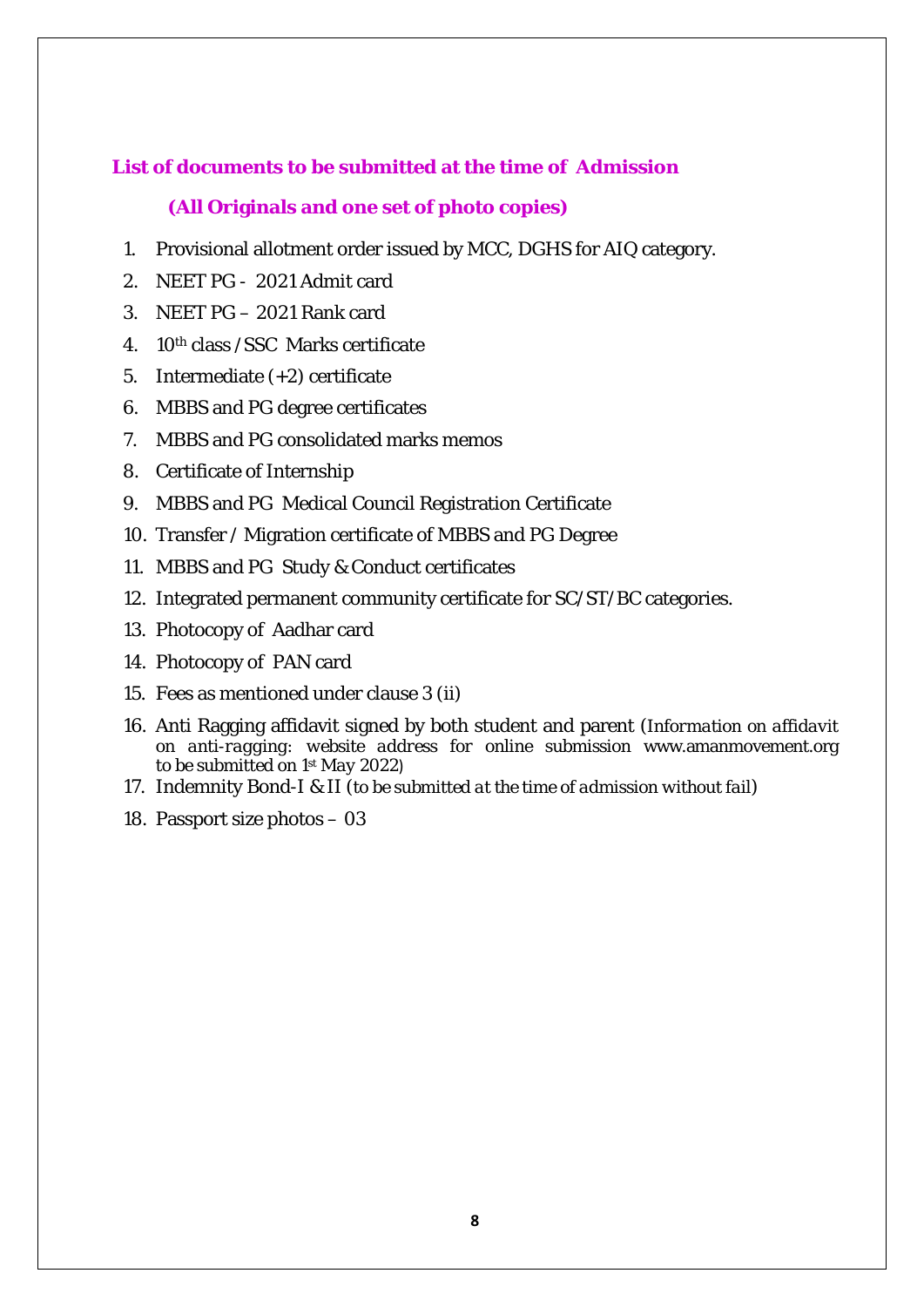# **APPENDIX- I**

# **FORM OF BOND TO BE EXECUTED BY THE CANDIDATE JOINING PG (DM/MCh) COURSES AT SVIMS, TIRUPATI**

(To be submitted on non Judicial stamp paper worth of Rs.100/-)

# **INDEMNITY BOND - I**

|                                                                                       |  |  |  | $S/\mathbf{o}$ , $D/\mathbf{o}$ ,    |
|---------------------------------------------------------------------------------------|--|--|--|--------------------------------------|
| $W$ /0                                                                                |  |  |  | on this $\_\_$ (day) of $\_\_$ 2022, |
| residing at<br><u> 1980 - Jan Barat, Amerikaansk politiker († 1908)</u>               |  |  |  | herein after referred as the         |
| "STUDENT", in favour of the Registrar, Sri Venkateswara Institute of Medical Sciences |  |  |  |                                      |
| (SVIMS), Tirupati, herein after called as the "SVIMS".                                |  |  |  |                                      |

WHEREAS, the said student has opted for the course of in SVIMS for the academic year 2021-22.

WHEREAS, the SVIMS has prescribed /stipulated the condition in the prospectus that the student opted for the course has to execute a bond for Rs.10,00,000 (Rupees Ten lakhs only)  $+$  GST as applicable in favour of the Registrar, SVIMS promising that he/she will complete the course. In case of cancellation/discontinuation of the said course after closure of admissions, the student is liable to pay the said bond amount and the stipend (if any) received from SVIMS.

WHEREAS, the student has agreed to the said condition and executing this bond. The bond will come into force from the date of commencement of the course.

This Indemnity bond is executed in the presence of the following witnesses.

# **Date: Signature of the Candidate**

#### **Witness: Sureties**

1. Signature: 1. Signature :<br>Name and address in full Name and advance in the set of the set of the set of the Name and advance in the Name and advance in the Second Second Second Second Second Second Second Second Second

*Name and address in full Name and address in full* & Seal

2. Signature : 2. Signature : 2. Signature : 2. Signature : 2. Signature : 2. Signature : 2. Signature : 2. Signature : 2. Signature : 2. Signature : 2. Signature : 2. Signature : 2. Signature : 2. Signature : 2. Signature

*Name and address in full Name and address in full* & Seal

N.B. : 1. The Bond format shall be typed on the Non Judicial stamped paper. 2. Sureties shall be two Gazetted Officers working in State /Central Govt. with seal.

**Note:**

The following documents of the witnesses & sureties are to be submitted along with the bond

- 1. Copy of Aadhar card.
- **2.** Copy of PAN card.